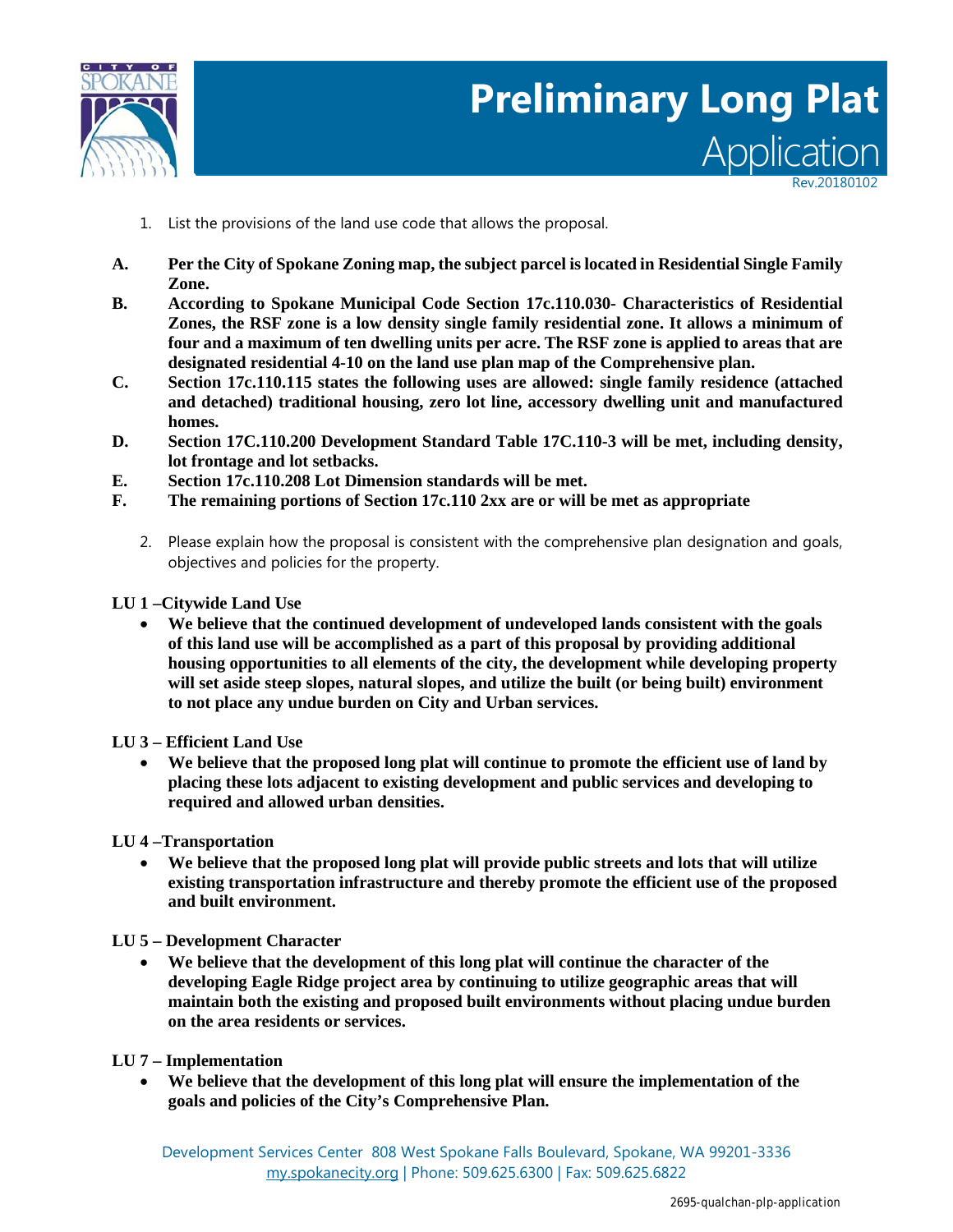# **LU 8 – Urban Growth Area**

• **The development of this long plat within the UGB, and within the City's corporate limits meets the goals of this policy.**

Please explain how the proposal meets the concurrency requirements of SMC Chapter 17D.010.

- **As identified in this section, this project will meet concurrency as defined for all of the elements (A to I) listed under 17D.010.010 Applicability.**
- **As required, it is understood that further concurrency tests will be made by Staff and other affected agencies and or developments. If a concurrency test were to be marginal, appropriate provisions would be implemented to bring this plat back into conformance such as in payment of Traffic Impact Fees or other modifications that may be required to meet the appropriate and identified levels of services for the noted facilities and services.**
- 3. If approval of a site plan is required, demonstrate how the property is suitable for the proposed use and site plan. Consider the following: physical characteristics of the property, including but not limited to size, shape, location, topography, soils, slope, drainage characteristics, the existence of ground or surface water and the existence of natural, historic or cultural features.
- **A. A copy of the preliminary plat is attached utilizing topography obtained in the field and supplemented by Washington State Lidar and the proposed lots are adequate for required density as proposed. Some grading should be expected so as to ensure the establishment of proper building pads, roads and utility extensions.**
- **B. The lots proposed in the long plat are generally consistent with those being developed in the newer sections of the nearby Eagle Ridge Subdivision; however, all lots will be developed in accordance with section 17c.110 et. Al, including 17c.110.200 lot sizes per table 17c.110-3 and 17c.110.205 density.**
- **C. Soils, slope and drainage features have been considered as a part of this project. Specific geotechnical evaluations will be prepared prior to design of this project.**
- **D. Public utilities including water and sewer are available to this project. This project will be required to provide water and sewer extensions for service in multiple zones. Preliminary design reports for water and sewer have been prepared and are a part of this application.**
- **E. There is no apparent evidence of groundwater.**
- **F. There is no apparent evidence of historic or cultural features on site.**
- **G. As required by the SRSM all storm water will be treated and disposed on site or as allowed to underlying soils.**
	- 4. Please explain any significant adverse impact on the environment or the surrounding properties the proposal will have, and any necessary conditions that can be placed on the proposal to avoid significant effects or interference with the use of neighboring property or the surrounding area, considering the design and intensity of the proposed use.
	- **We believe that the SEPA checklist that was prepared for this project as well as for the zoning and inclusion within the city limits and the growth management boundary would have contemplated the addition of these lots on this property and therefore, this project is not anticipated to have any substantial impact to the neighboring property or the surrounding area as whole; however, traffic, water, and sewer impacts will be mitigated to maintain levels of service as necessary.**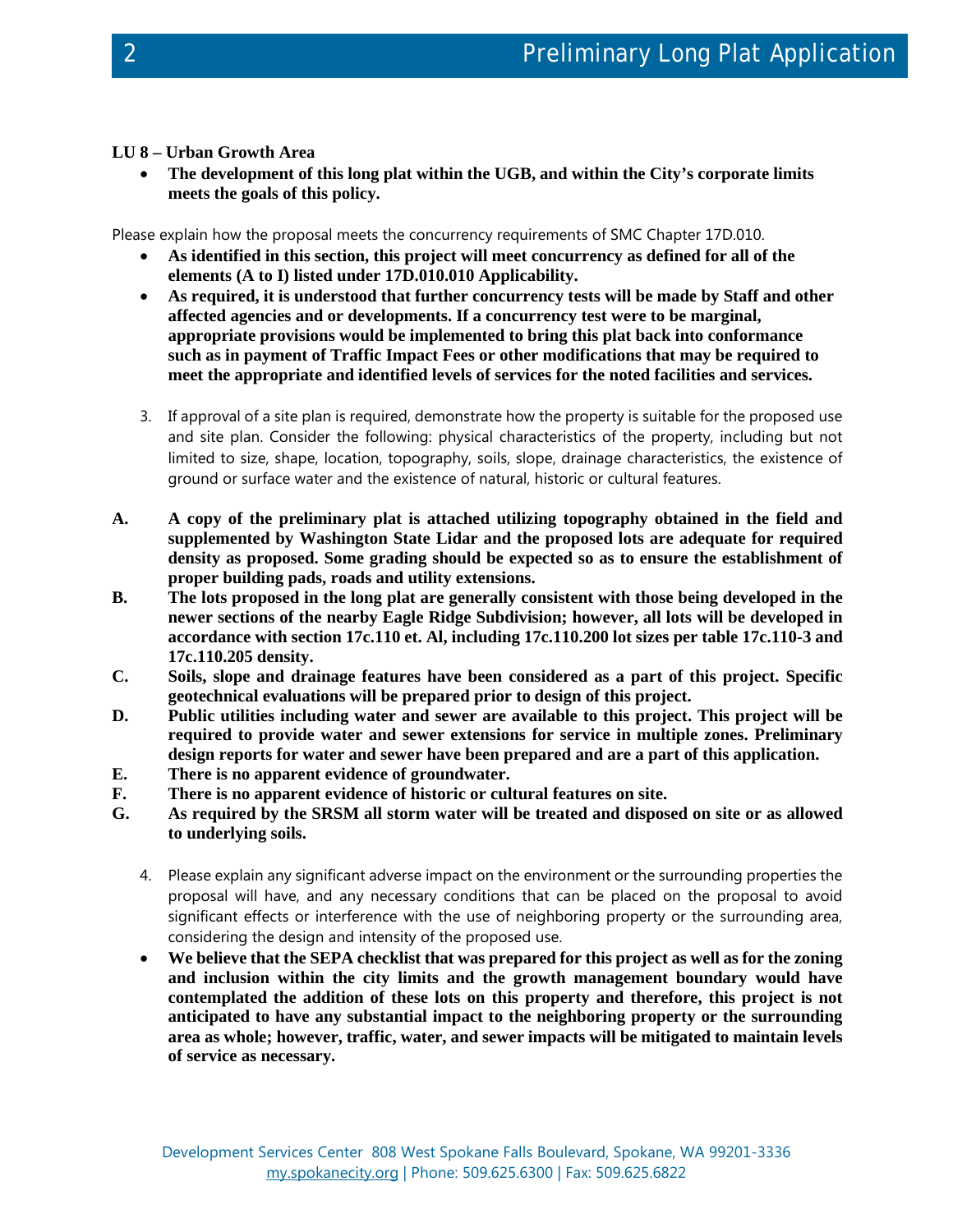- 5. Demonstrate how the proposed subdivision makes appropriate (in terms of capacity and concurrence) provisions for:
	- a. Public health, safety and welfare

**This long plat will successfully implement the goals and policies of the City's Comprehensive Plan and therefore as noted in the plan will provide for the public's health, safety and welfare, by providing housing in an area where little to no new or affordable (market rate) housing is available. This plat will implement the goals and policies of the Growth Management Act as an infill development.**

## b. Open spaces

**This project provides a number of stormwater tracts along the road system which will be owned by the City yet maintained by an HoA. The lots as proposed, while small, will provide satisfactory amounts of open space to fulfill the requirement and not place undue burden on other open spaces in the immediate area. No specific recreational or open space tracts have been proposed at this time.** 

## c. Drainage ways

**This Long plat is being developed in accordance with the Spokane Regional Stormwater Manual. The drainage ways and drainage facilities will be designed to include the stormwater runoff from the proposed long plat. Therefore, the long plat will meet this requirement. See the attached concept stormwater report.**

# d. Streets, roads, alleys and other public ways

**This long plat is being developed in such a way that it provides both vehicular and pedestrian connectivity to the north, south, east and west with the proposed roadways. All internal roadways will be constructed in conformance with the current City standards, therefore the long plat will meet this requirement.**

#### e. Transit stops

**This project does not occur in an area of direct transit service so concurrency in this regard should not apply. There are no bus stops south of interstate 90 within the SR 195 corridor.**

# f. Potable water supplies

**This long plat is located within the City's water service boundary and is served by both Cedar Hill and Eagle Ridge water system. A City Water Department evaluation of the existing water system serving the Eagle Ridge I and Eagle Ridge II service area indicated that there is an existing deficiency in the system that may need to be remedied prior to additional service extensions. Those remedies may include additional storage or construction of a new booster pump station. With the completion of the improvements required to remedy the existing system deficiencies, the system will be able to supply water to the subdivision and therefore will meet this requirement. A preliminary water system design report will be made a part of this application.**

# g. Sanitary wastes

**Public/City sewer service is available. A sewer design report if required will be made a part of this application.**